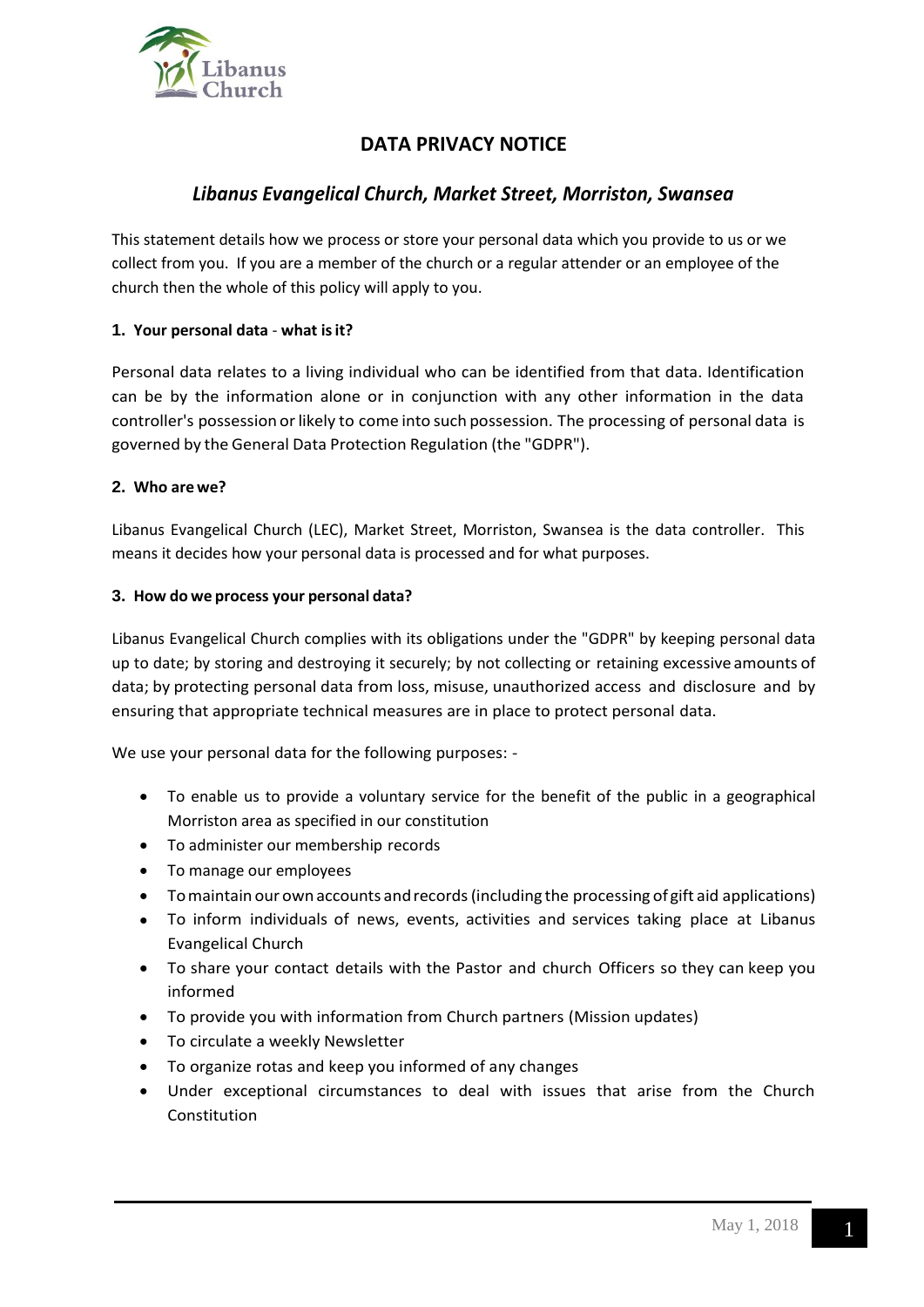

### **4. Whatisthe legal basisfor us processing your personal data?**

- i. Explicit consent ofthe data subject so that we can keep you informed about news, events, activities and services and process your gift aid donations.
- ii. Processing is necessary for carrying out obligations under employment, social security or social protection law, or a collective agreement;
- iii. Processing is carried out by a not-for-profit body with a political, philosophical,religious or trade union aim provided:
	- a. the processing relates only to members or former members (or those who have regular contact with it in connection with those purposes)
	- b. and there is no disclosure to a third party without consent

# **5. Sharing your personaldata.**

Your personal data will be treated as strictly confidential and will only be shared with the Pastor, Church Officers other members ofthe church for purposes connected with the church.

We will only share your data with third parties outside of the church with your consent.

## **6. How long do we keep your personal data?**

We keep gift aid declarations and associated paperwork for up to 6 years after the calendar year to which they relate.

We will keep all other data for a period of one calendar year, after which time we will check that your data is still relevant and up to date by contacting to ensure you wish for us to continue storing and using your personal data.

# **7. Storing your data**

Once we receive your data we will ensure that it is kept secure and accessed by only those authorized to do so within the Church organization.

Electronic data will be encrypted to prevent unauthorized access as will data that maybe stored on 'cloud' based storage sites which may be based outside of the European Economic Area (EEA). Where data is transmitted electronically this will also be encrypted and only shared with authorized people within the church.